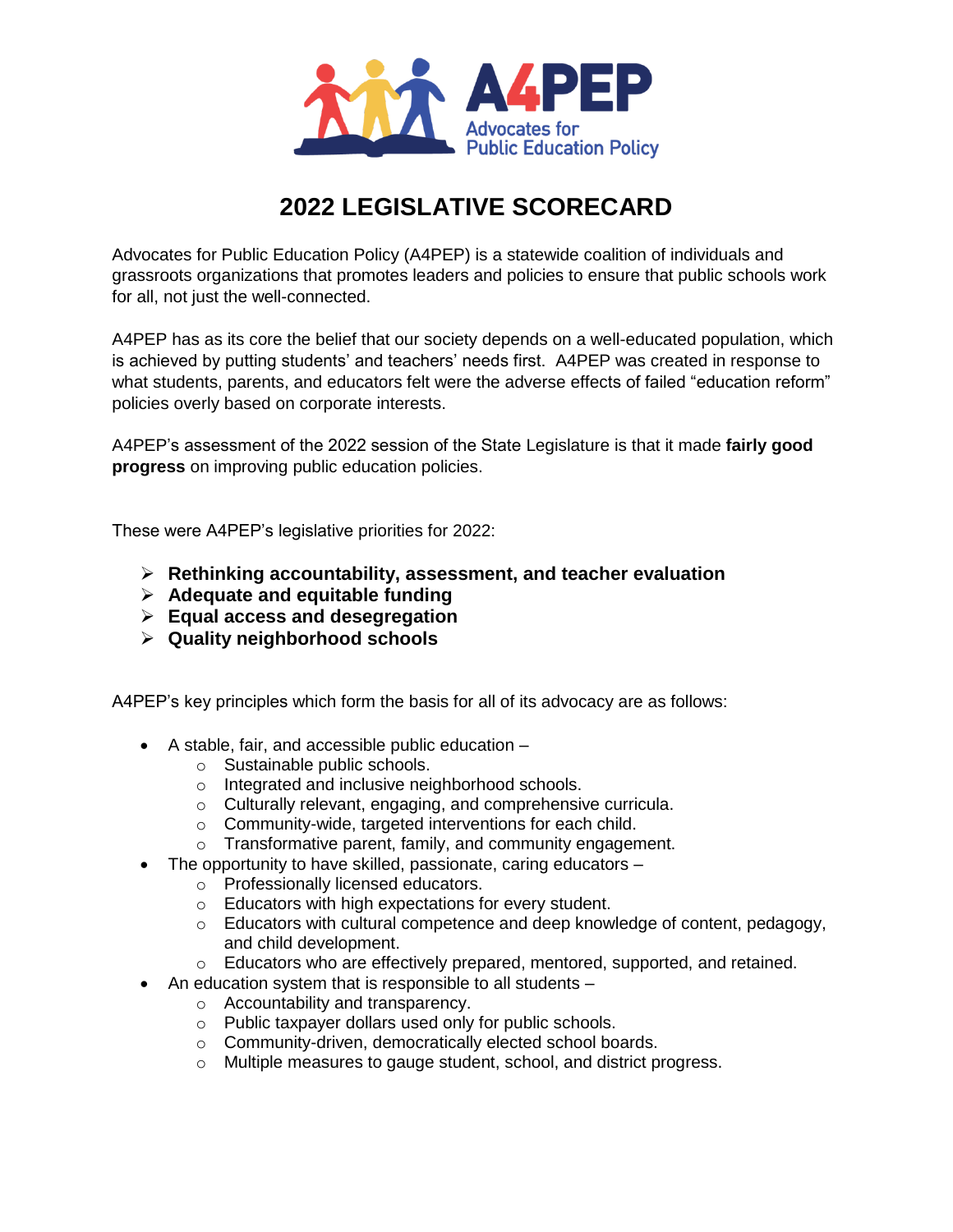# **BILLS CONSIDERED FOR THE LEGISLATIVE SCORECARD**

Here are the bills A4PEP considered for its analysis of the 2022 Legislature in each priority category, with a description of them and an explanation of A4PEP's opinion on its impact on public education policy ( $\checkmark$  means the bill passed and  $\hat{x}$  means it was lost):

# **Rethinking accountability, assessment, and teacher evaluation**

**X** [SB22-044](http://leg.colorado.gov/bills/sb22-044) – Use of Student Growth in Educator Evaluations

*A4PEP strongly supported this bill and is very disappointed that it did not pass. The bill would have stopped the use of students' scores on standardized tests in the evaluations of educator effectiveness.*

 $\overline{\smash{\big)}\,}$  [SB22-069](http://leg.colorado.gov/bills/sb22-069) – Learning Disruption Effect on Teacher Evaluation

*A4PEP supported this bill strongly in its initial form, which would have prohibited the use of student test scores in educator evaluations for 2 consecutive years whenever there is a public emergency that disrupts the delivery of instruction. A4PEP is disappointed that the bill now applies the prohibition only to the 2021-2022 and 2022-2023 school years.*

 $\checkmark$  [SB22-070](http://leg.colorado.gov/bills/sb22-070) – K-12 Licensed Personnel Performance Evaluations

*A4PEP preferred the way that SB22-044 would have changed the educator evaluation system but is encouraged to see some changes made. The bill's reduction from 50% to 30% of the percentage of scores on standardized tests that are used for teacher evaluations is an improvement. A4PEP welcomes the provisions that evaluations be based only on students who have attended the school all year and that no more than 10% be based on "collective measures" (a compilation of test scores in all grade levels and test subjects).*

 $\checkmark$  [SB22-137](http://leg.colorado.gov/bills/sb22-137) – Transition Back to Standard K-12 Accountability

*A4PEP found this bill to be helpful in the short-term but not for the long-term, because A4PEP believes the current system of K-12 accountability is seriously flawed. A4PEP is happy that the bill suspends schools' and districts' accreditation ratings until the 2023-2024 school year. However, the bill still requires a calculation of their level of attainment on set targets and returns to the current accountability rating system in 2023-2024.*

# **Adequate and equitable funding**

- **X** [SB22-039](http://leg.colorado.gov/bills/sb22-039) Funding for Educational Opportunities *A4PEP strongly opposed this bill, although it would have eliminated the so-called Budget Stabilization Factor in 2023-2024, because it would have created a voucher program.*
- $\checkmark$  [SB22-127](http://leg.colorado.gov/bills/sb22-127) Special Education Funding *A4PEP supported this bill, because it will provide a substantial increase in funding for special education, an area that the state has greatly underfunded.*
- $\overline{\phantom{a}}$  [HB22-1202](http://leg.colorado.gov/bills/hb22-1202) At-Risk Student Measure for School Finance *A4PEP supported this bill, because adding additional criteria besides the number of students on Free- or Reduced-Price Lunch to determine at-risk funding will provide a more accurate assessment that will better target funding to students in need.*
- $\checkmark$  [HB22-1390](http://leg.colorado.gov/bills/hb22-1390) Public School Finance

*A4PEP is glad to see the increase in school funding provided in this bill, as well as the reduction of the so-called Budget Stabilization Factor to its lowest level since being instituted. A4PEP is also pleased the attempt to include SB22-197 in this bill was thwarted.*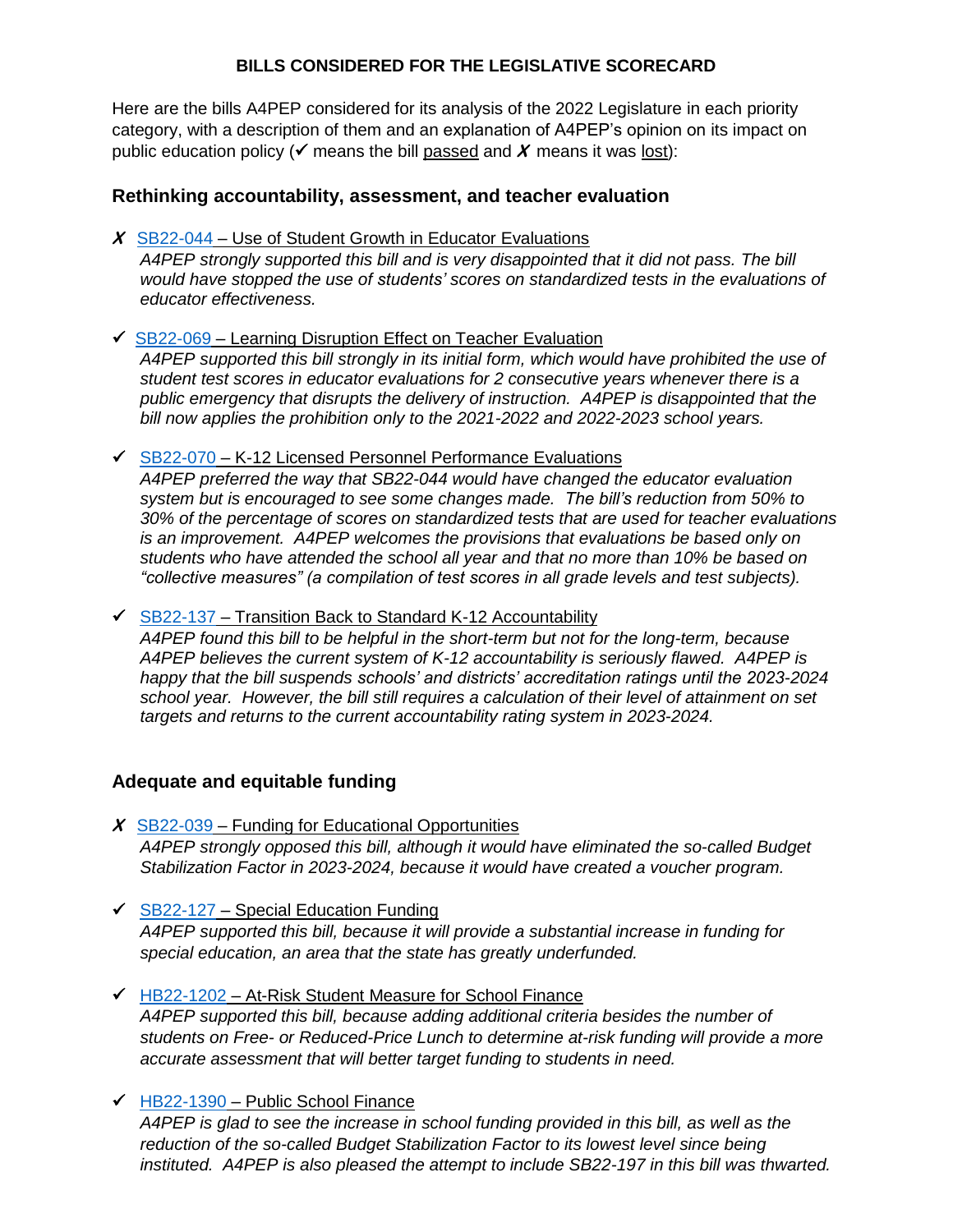#### **X** [HB22-1395](http://leg.colorado.gov/bills/hb22-1395) – Transportation Innovation Grant Program

*A4PEP opposed this bill and is glad it was lost, because it would have used the shortage in school transportation staffing as an excuse to allow the privatization of school transportation services under the guise of being "innovative."*

# **Equal access and desegregation**

**X** [SB22-087](http://leg.colorado.gov/bills/sb22-087) – Healthy Meals for All Public School Students

*A4PEP supported this bill and was sorry to see that it was lost because the state was unwilling to provide the financing to reimburse participating school food authorities to provide free school meals for all public school students. However, A4PEP appreciates that the substitute bill, HB 1414 (see below), was passed.*

- $\overline{V}$  [HB22-1049](http://leg.colorado.gov/bills/hb22-1049) Prohibiting Transcript and Diploma Withholding *A4PEP supported this bill but preferred its initial form, which would have unconditionally disallowed postsecondary institutions from refusing to issue diplomas to students who owed a debt. However, A4PEP supports the final version because it still bans the refusal if students request and can demonstrate the need for a transcript or diploma.*
- $\overline{\smash{\leftarrow}}$  [HB22-1155](http://leg.colorado.gov/bills/hb22-1155) In-State Tuition for CO High School Graduates

*A4PEP strongly supported this bill because it provides more opportunities for students to attend state colleges or universities. A4PEP appreciates the easing of requirements to attend at the in-state tuition rate, for both documented and undocumented students.*

- $\overline{\phantom{a}}$  [HB22-1260](http://leg.colorado.gov/bills/hb22-1260) Access to Medically Necessary Services for Students *A4PEP strongly supported this bill because it provides students with special needs more educational equity and an increased chance of educational success by allowing these students to access to medically necessary behavioral health services in school settings.*
- $\overline{V}$  [HB22-1295](http://leg.colorado.gov/bills/hb22-1295) Department of Early Childhood and Universal Preschool Program *A4PEP supported this bill because it knows that quality early childhood care and education are important for all children to succeed in school and in life. A4PEP supported the ballot measure that requires the state to provide universal preschool, which this bill codifies; A4PEP also welcomes the consolidation of early childhood programs in a new department.*
- $\overline{\phantom{a}}$  [HB22-1414](http://leg.colorado.gov/bills/hb22-1414) Healthy Meals for All Public School Students *A4PEP supported this bill but would have preferred SB 087. This bill puts a measure on the November ballot to pay for free school meals by capping itemized and standard state income tax deductions for taxpayers with a federal adjusted gross income over \$300,000 – A4PEP is concerned that voters might not approve this because of the extra tax obligation.*

# **Quality neighborhood schools**

 $\overline{\smash{\bigtriangledown}}$  [SB22-054](http://leg.colorado.gov/bills/sb22-054) – Recommend Community School for Turnaround Plan *This bill was one of A4PEP's top priorities. A4PEP believes that "it takes a village" to turn around a school's or district's performance; i.e., improvement is not possible without strong community involvement. The only aspect of the bill that was disappointing to A4PEP is that it does not apply to schools or districts on turnaround during the current school year.*